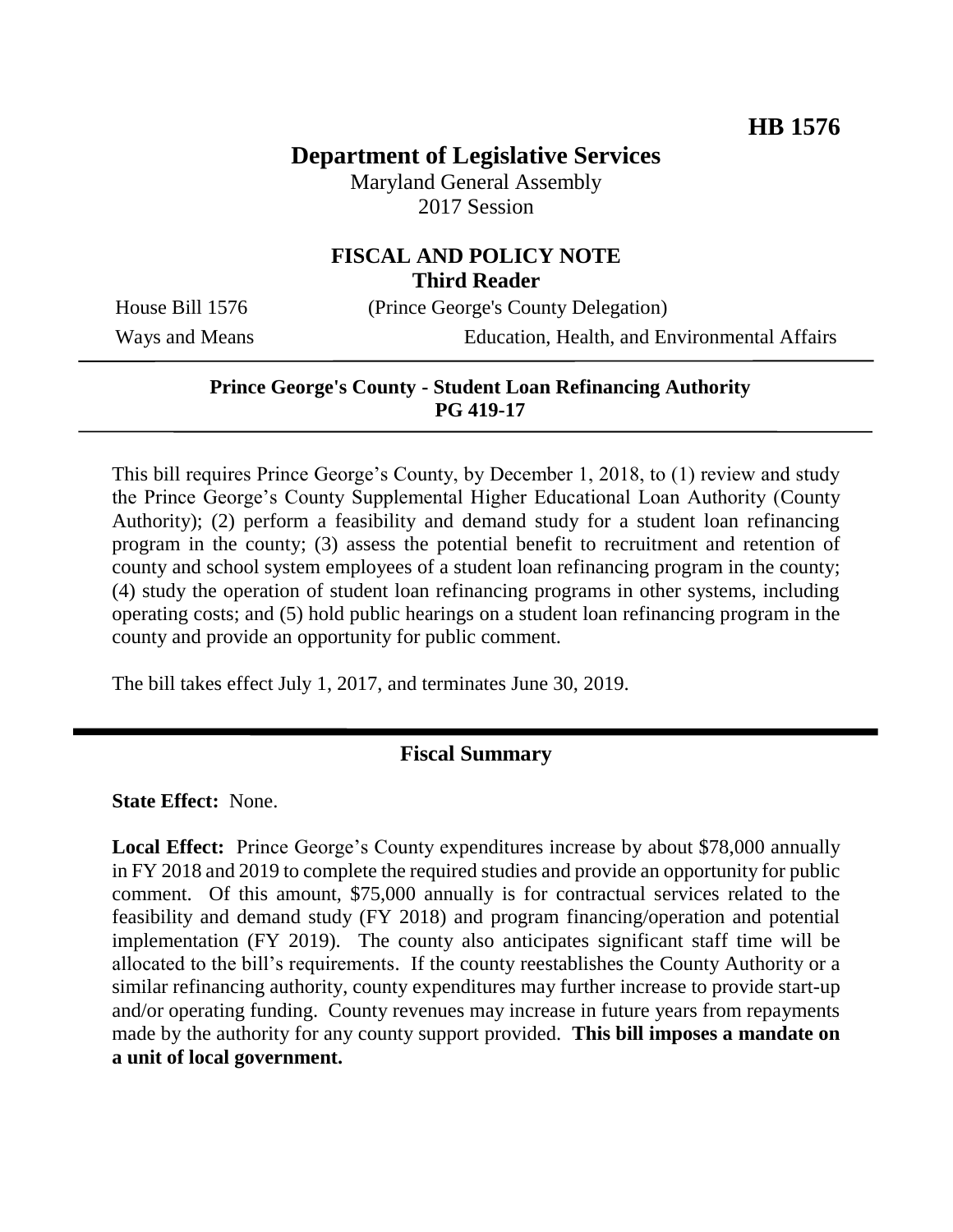**Small Business Effect:** None.

## **Analysis**

**Bill Summary:** It is the intent of the General Assembly that Prince George's County study whether a program of financial assistance consisting of affordable grants, loans, and other aids should be offered in the county to enable individuals, as determined by the county, to obtain a postsecondary education.

The study related to the County Authority must include (1) determining the functions the County Authority performed and the actions the authority took when it was a functioning entity; (2) determining the reasons why the County Authority is now defunct; and (3) determining whether changes could be made to the County Authority that would enable it to be a functioning entity that meets the needs of the county or whether the provisions of law for the County Authority should be repealed and, if so, whether another entity should be created that would better meet the needs of the county.

The feasibility and demand study for a student loan refinancing program in the county must include a determination of categories of individuals who might benefit from the program such as county residents, graduates of the county public school system, and individuals employed by the county government or public school system.

If the county reestablishes the County Authority or a similar student loan refinancing authority (1) the authority must be subject to the county public ethics law and the State Open Meetings Act and (2) the provisions of the county charter do not apply to the authority unless the governing body of the county expressly provides by law that a charter provision applies to it.

## **Current Law/Background:**

## *Student Loan Authorities – Local*

Chapter 704 of 1986 authorized Prince George's County to establish the [Supplemental](https://www.municode.com/library/md/prince_george)  [Higher Education Loan Authority,](https://www.municode.com/library/md/prince_george) subject to specified conditions, which the county subsequently did; however, little to no evidence of the County Authority exists on the Internet. In addition to other powers, the County Authority may make education loans and refinance education loans.

HB 1576/ Page 2 Chapter 296 of 2016 authorizes Montgomery County to create the Montgomery County Student Loan Refinancing Authority, a body corporate and politic, subject to similar conditions as those in this bill. The county must conduct a feasibility and demand study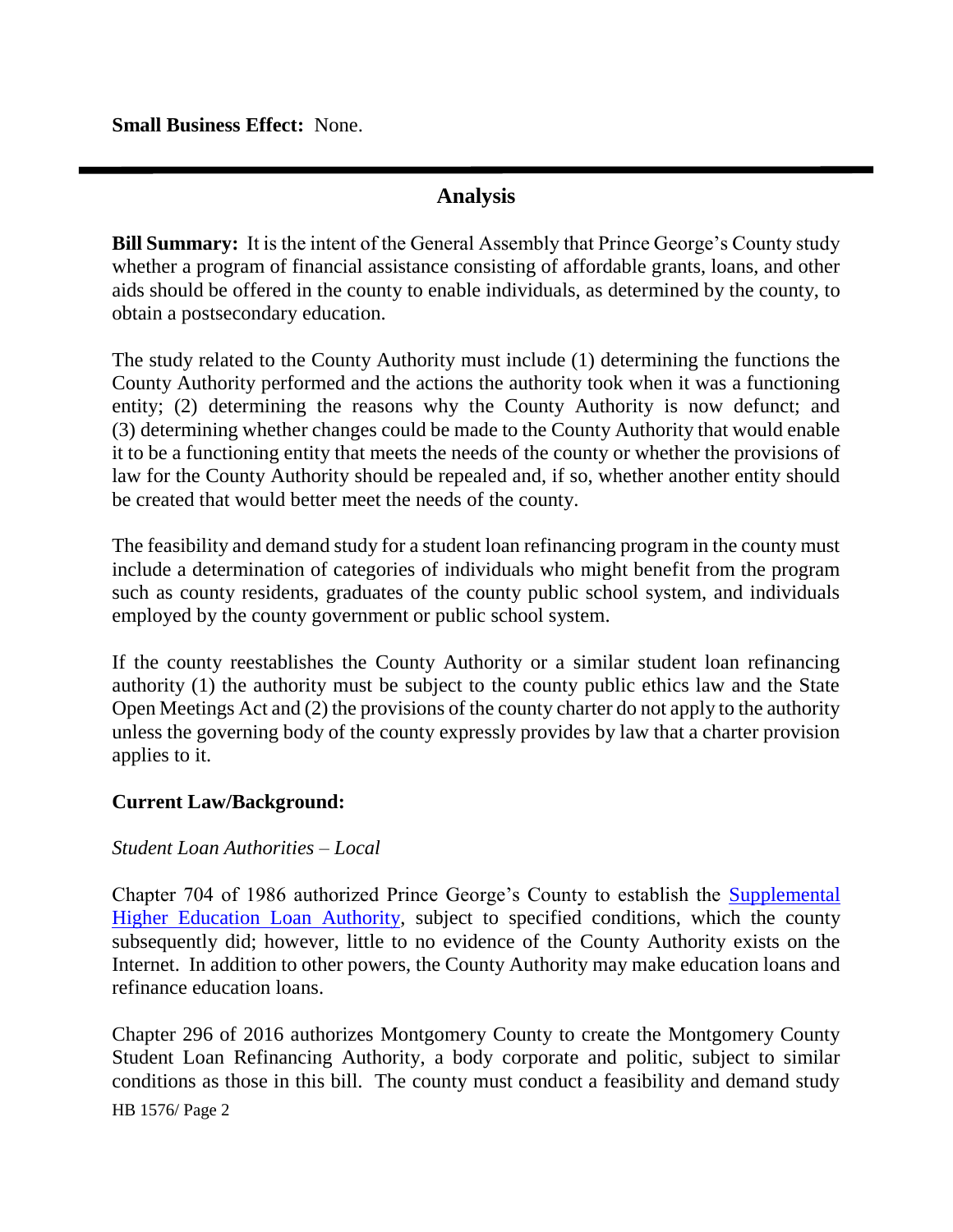and assess the potential benefit to recruitment and retention of county and school system employees as well as study the operation of other similar programs. A study is being undertaken by the county as this time, but as of March 8, 2017, is not complete.

#### *Student Loan Authorities – Statewide*

No statewide entity or program for refinancing student loans currently exists in Maryland. The Maryland Higher Education Loan Corporation, a nonprofit corporation that provided loans to students for higher education expenses, was dissolved in 1996 and repealed from statute in 2005.

However, several other states have established student loan financing and/or refinancing programs, including Connecticut, Rhode Island, and Minnesota.

Chapter 290 of 2016 requires the Maryland Higher Education Commission (MHEC) and the Maryland Health and Higher Educational Facilities Authority (MHHEFA), in consultation with the Department of Legislative Services and any other appropriate agencies, to study the expansion or creation of an appropriate bonding authority for the refinancing of student loans in Maryland. By September 30, 2017, MHEC and MHHEFA must report their findings and recommendations to the Governor and the General Assembly.

The agencies have conferred over the direction of the study and are conducting independent research in their areas of expertise in preparation for additional discussions and the reporting deadline. Initial research topics include (1) the population served by a student loan refinancing program; (2) the role of the State in administration and/or oversight of a student loan refinancing program; and (3) a profile of other states' programs. As discussed in the fiscal and policy note for Chapter 290, the agencies believe that a consultant must be hired to accurately assess the demand for and potential costs of a State refinancing program.

#### *Student Loans and Associated Debt*

Many students finance higher education through loans from the federal government or private financial institutions, such as banks or credit unions. Federal loans made directly to the student have, compared to privately sourced loans, generous repayment terms. By default, new federal loans enter a 10-year loan repayment plan. If a student can demonstrate a partial financial hardship, using criteria set by the U.S. Department of Education, the student is eligible to enroll in more generous loan repayment plans, with payments based on income and family size.